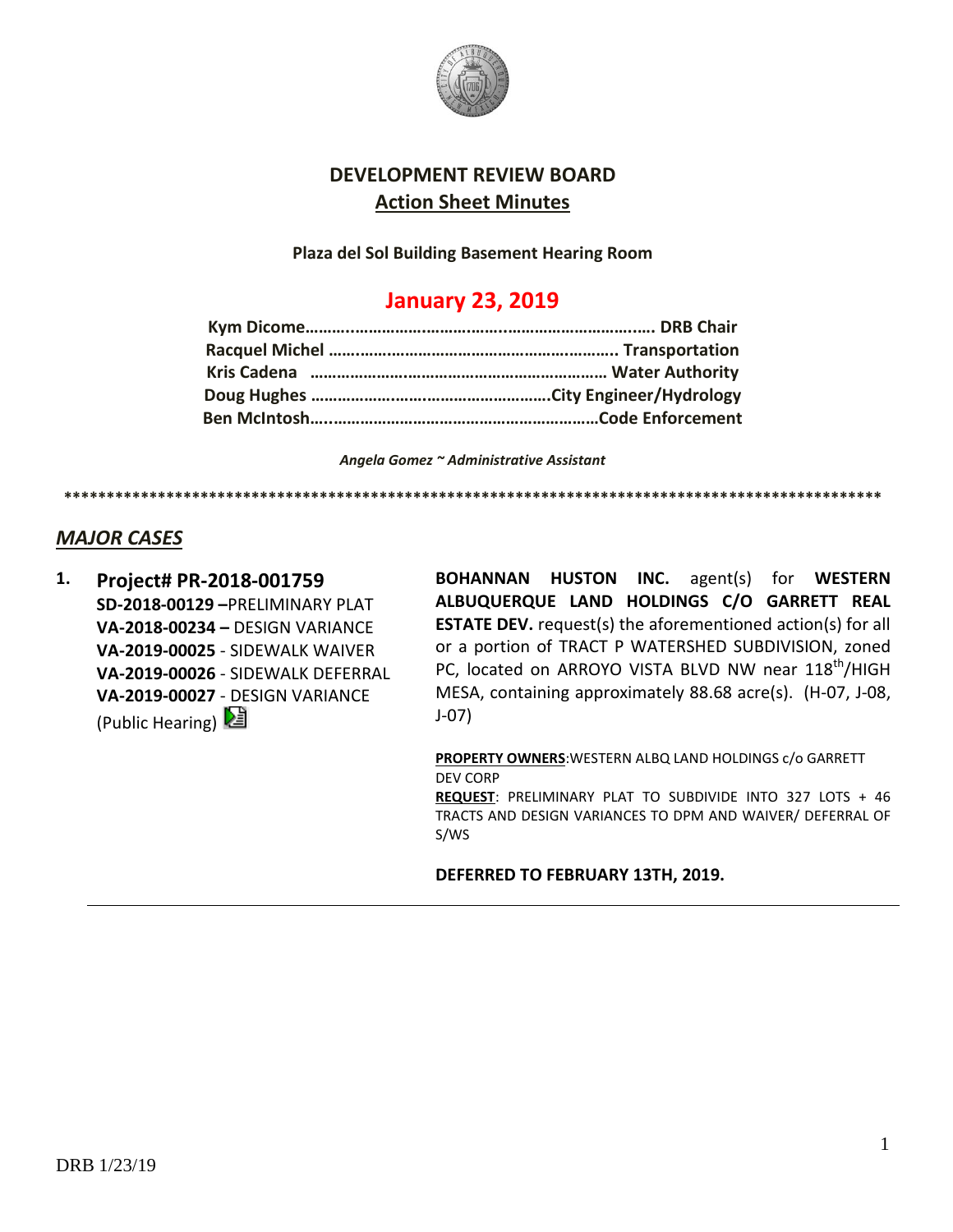**2. Project# PR-2018-001916 (1006864) SD-2018-00126 –** FINAL PLAT (Public Meeting)

**BOHANNAN HUSTON, INC.** agent(s) for **PULTE DEVELOPMENT OF NEW MEXICO** request(s) the aforementioned action(s) for all or a portion of TRACT N-2- B-2 BULK PLAT FOR TRACTS N-2-B-1, N-2-B-2 & N-2-C-1**,**  WATERSHED SUBDIVISION**,** zoned PC, located off MIREHAVEN PKWY NW west of TERRA PINTADA BLVD NW and north of ARROYO VISTA BLVD NW, containing approximately 23.0746 acre(s). (h-08)

**PROPERTY OWNERS**: PULTE HOMES

**REQUEST**: FINAL PLAT APPROVAL FOR 87 RESIDENTIAL LOTS AND 12 TRACTS

**DEFERRED TO JANUARY 30TH, 2019.**

**3. Project# PR-2018-001917 (1005191) SD-2018-00127 –** EXTENSION OF PRELIMINARY PLAT (Public Hearing)

**THE GROUP** agent(s) for **NAZISH LLC** request(s) the aforementioned action(s) for all or a portion of LOTS 13-20**,**  BLOCK 29 UNIT B TRACT A NORTH ALBUQUERQUE ACRES**,** zoned PD, located on LOUSIANA BLVD between ALAMEDA BLVD and SIGNAL AVE, containing approximately 6.84 acre(s). (6-18)

**PROPERTY OWNERS**: NAFEESA PASHTOON, DAVID STANG & DEBROAH K DLABAL, CLEARBROOK INVESTMENTS, SEVANO DEVELOPMENT **REQUEST**: PRELIMINARY PLAT EXTENSION

**IN THE MATTER OF THE AFOREMENTIONED APPLICATION, BEING IN COMPLIANCE WITH ALL APPLICABLE REQUIREMENTS OF THE DPM AND THE IDO,THE DRB HAS** *APPROVED* **A ONE-YEAR EXTENSION OF THE PRELIMINARY PLAT WITH CONDITION OF PRO-RATA PAYMENT WITHIN 90 DAYS.**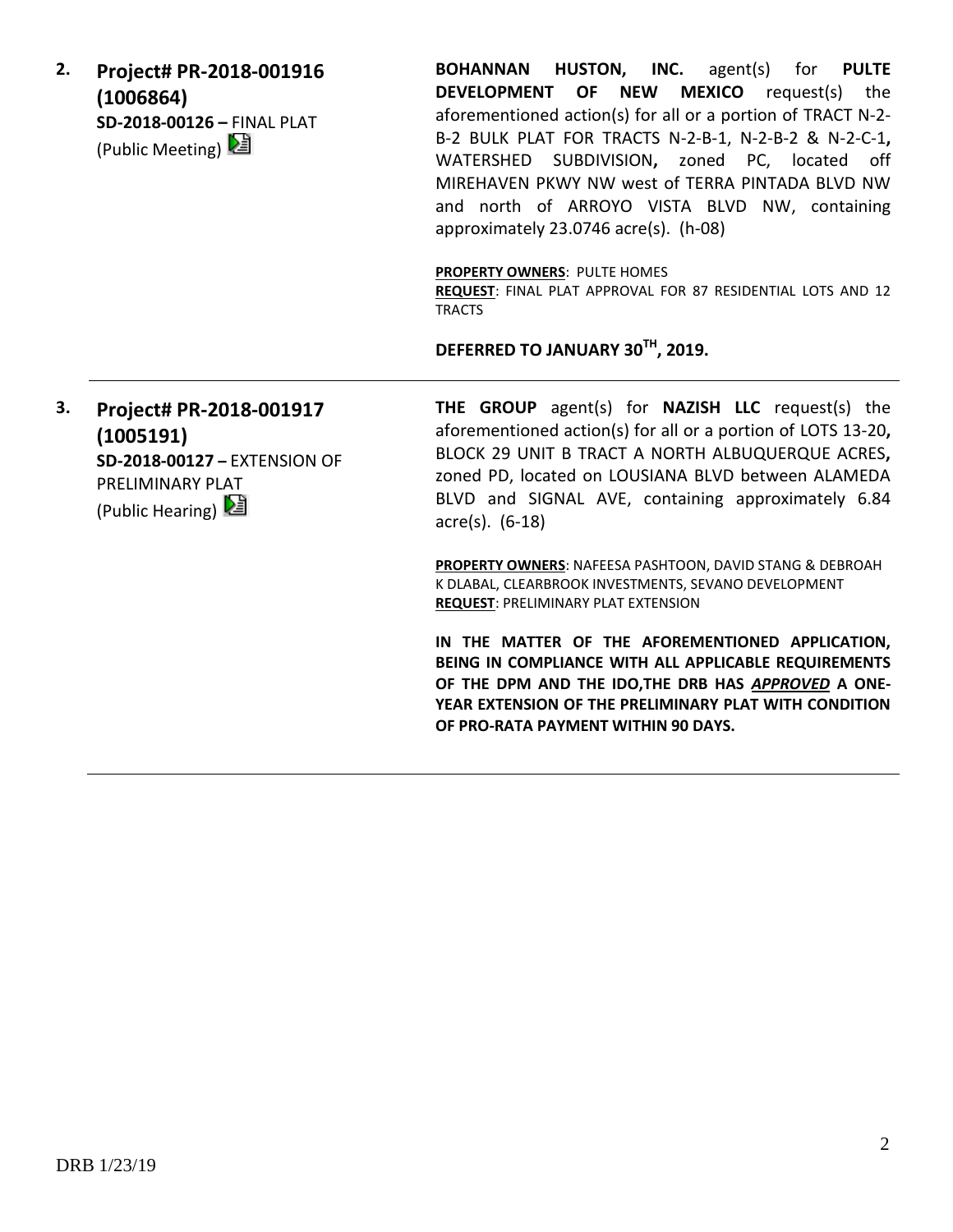4. **Project# PR-2018-001327 (1001228) SD-2019-00013** – AMENDMENT TO INFRASTRUCTURE LIST (Public Meeting)

**ISAACSON & ARFMAN, PA** agent(s) for **LAS VENTANAS NM,** 

**INC.** request(s) the aforementioned action(s) for all or a portion of TRACT 2A and a portion of TRACT 3, KELLY TRACTS, zoned R-A, located on Gabaldon RD SW between Mountain RD and I-40, containing approx. 5.48 acres (H-12)

**PROPERTY OWNERS**: JANE BLACK DAVIDSON

**REQUEST**: MINOR AMENDMENTS TO AN APPROVED INFRASTRUCTURE LIST

**IN THE MATTER OF THE AFOREMENTIONED APPLICATION, BEING IN COMPLIANCE WITH ALL APPLICABLE REQUIREMENTS OF THE DPM AND THE IDO, THE DRB HAS** *APPROVED* **THE AMENDMENT TO THE INFRASTRUCTURE LIST.**

5. **Project# 1011598 18DRB-70137** - VACATION OF PUBLIC RIGHT-OF-WAY **18DRB-70138** - SIDEWALK VARIANCE **18DRB-70139** - SUBDIVISION DESIGN VARIANCE FROM MINIMUM DPM STANDARDS **18DRB-70140** - MINOR - PRELIMINARY/ FINAL PLAT (Public Hearing)

**BOB KEERAN** request(s) the above action(s) for all or a portion of Lot(s) 17 & 18, Block(s) 4, Tract(s) 3, NORTH ALBQ ACRES Unit 3**,** zoned PD (RD/5DUA), located on VENTURA ST NE between SIGNAL AVE NE and ALAMEDA BLVD NE, containing approximately 2 acre(s). (C-20) *[Deferred from 5/16/18, 6/13/18, 7/18/18 8/8/18, 9/12/18, 10/24/18. 12/5/18, 12/19/18, 1/9/19]*

*DEFERRED TO FEBRUARY 13, 2019 AT THE APPLICANT'S REQUEST* 

## *MINOR CASES*

**6. Project# PR-2018-001560 (1007412) SI-2019-00011**- FINAL SIGN OFF OF EPC SITE PLAN FOR SUBDIVISION (17EPC-40025) (Public Meeting)

**CONSENSUS PLANNING INC.** agent(s) for **SP ALBUQUERQUE, LLC** request(s) the aforementioned action(s) for all or a portion of TRACT B-2, YORBA LINDA SUBDIVISION and a portion of TRACT A, HOFFMANTOWN BAPTIST CHURCH SITE**,** zoned MX-L, located on HARPER ROAD NE, between VENTURA STREET NE and WYOMING BLVD NE, containing approximately 14.14 acre(s). (E-20)

**PROPERTY OWNERS**: HOFFMANTOWN BAPTIST CHURCH **REQUEST**: SITE PLAN FOR A 180 UNIT SENIOR LIVING FACILITY

**IN THE MATTER OF THE AFOREMENTIONED APPLICATION, BEING IN COMPLIANCE WITH ALL APPLICABLE REQUIREMENTS OF THE DPM AND THE IDO, THE DRB HAS** *APPROVED* **THE SITE PLAN FOR SUBDIVISION.**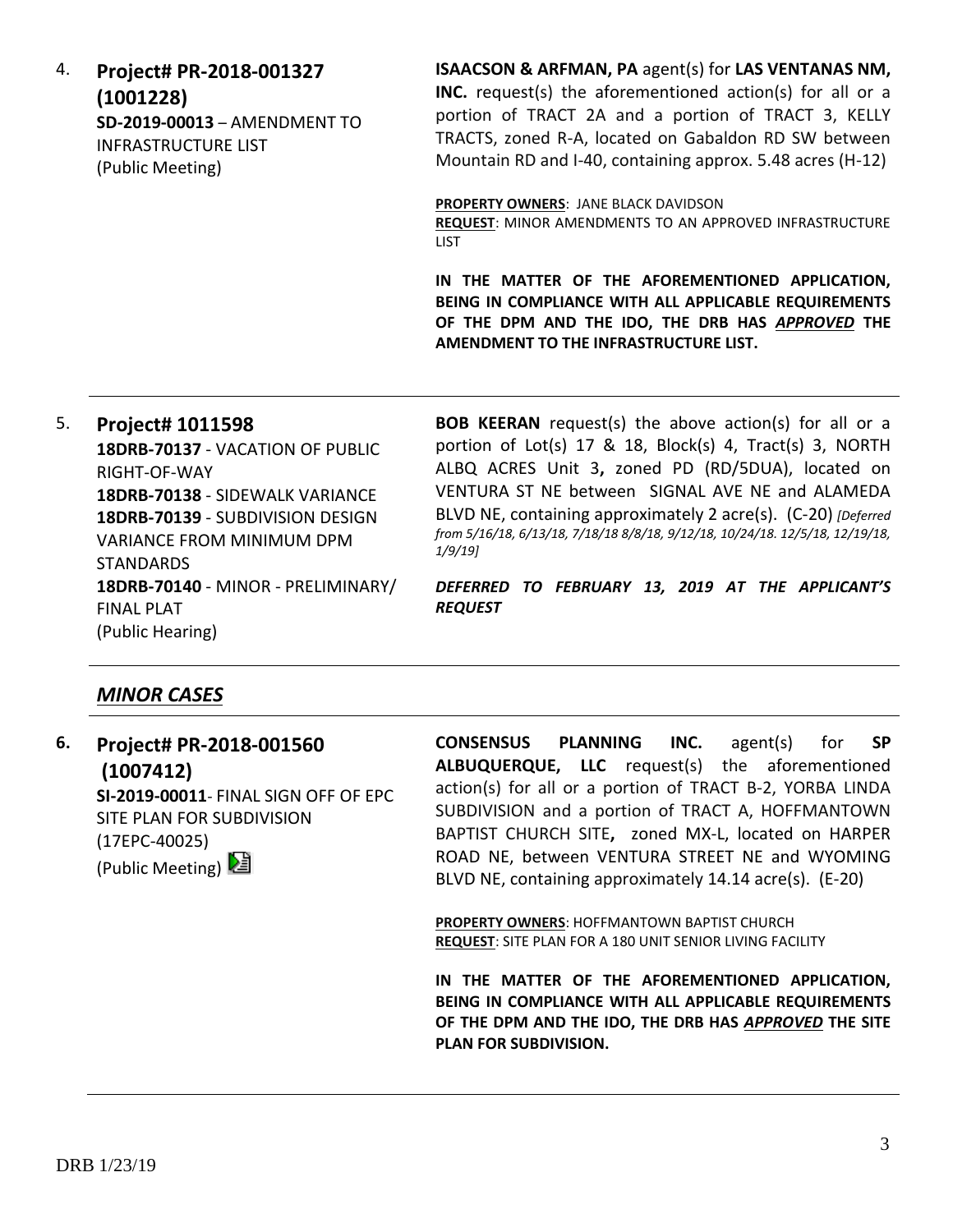| 7. | Project# PR-2018-001223<br>(1011553)<br>SI-2019-00012 - FINAL SIGN OFF OF EPC<br>SITE PLAN FOR BUILDING PERMIT<br>$(SI-2018-00173)$<br>(Public Meeting) 2 | <b>MODULUS ARCHITECTS INC.</b> agent(s) for <b>3X1 LLC</b> request(s)<br>the aforementioned action(s) for all or a portion of The<br>above action for all or a portion of TRACT B2A1 Plat for<br>TRACT B-2-A-1, TOWN OF ATRISCO GRANT, zoned MX-L,<br>located at COORS BLVD. NW, between SEQUOIA RD NW<br>and TUCSON RD NW, containing approximately 1.9 acres.<br>$(G-11)$ |
|----|-----------------------------------------------------------------------------------------------------------------------------------------------------------|-----------------------------------------------------------------------------------------------------------------------------------------------------------------------------------------------------------------------------------------------------------------------------------------------------------------------------------------------------------------------------|
|    |                                                                                                                                                           | <b>PROPERTY OWNERS: DCF PROPERTIES LLC</b><br>REQUEST: SITE PLAN FOR EXPANSION OF EXISTING AUTO BUSINESS                                                                                                                                                                                                                                                                    |
|    |                                                                                                                                                           | IN THE MATTER OF THE AFOREMENTIONED APPLICATION,<br>BEING IN COMPLIANCE WITH ALL APPLICABLE REQUIREMENTS<br>OF THE DPM AND THE IDO, THE DRB HAS APPROVED THE SITE<br>PLAN FOR BUILDING PERMIT. FINAL SIGN-OFF IS DELEGATED<br>TO: TRANSPORTATION AND TO PLANNING.                                                                                                           |
| 8. | Project# PR-2018-001593<br>SD-2019-00016 - PRELIMINARY/FINAL<br><b>PLAT</b><br>(Public Meeting)                                                           | SBS CONSTRUCTION AND ENGINEERING, LLC agent(s) for<br>CASTI DEVELOPMENT, LLC request(s) the aforementioned<br>action(s) for all or a portion of LOTS 7-9, BLOCK 2,<br>CLAYTON HEIGHTS SUBDIVISION, zoned MX-M, located on<br>YALE BLVD SE south of SANTA CLARA AVE SE and north of<br>SOUTHERN AVE SE, containing approximately 0.5085<br>acre(s). (L-15)                   |
|    |                                                                                                                                                           | PROPERTY OWNERS: MANSOUR RAFAT & BARHOMEH OLA M<br><b>REQUEST: PRELIMINARY/FINAL PLAT FOR 8 LOT SUBDIVISION</b>                                                                                                                                                                                                                                                             |
|    |                                                                                                                                                           | DEFERRED TO JANUARY 30TH, 2019.                                                                                                                                                                                                                                                                                                                                             |
| 9. | Project# PR-2018-001584<br>SI-2019-00015 - FINAL SIGN OFF OF EPC<br>SITE PLAN FOR BUILDING PERMIT<br>$(SI-2018-00221)$<br>(Public Meeting) <b>2</b> 2     | DEKKER/PERICH/SABATINI agent(s) for PRESBYTERIAN<br>HEALTHCARE SERVICES request(s) the aforementioned<br>action(s) for all or a portion of TRACT 3 PLAT OF TRACTS 1<br>THRU 4 COORS VILLAGE SUBDIVISION, zoned MX-L, located<br>at 4500 QUAKER HEIGHTS PL NW, Albuquerque, NM,<br>containing approximately 6.84 acre(s). (F-11)                                             |
|    |                                                                                                                                                           | PROPERTY OWNERS: UNIVEST-COORS ROAD LLC<br>REQUEST: SITE PLAN FOR A 16,000 SF EMERGENCY CARE FACILITY AND<br>A 35,000 SF OUTPATIENT CLINIC                                                                                                                                                                                                                                  |
|    |                                                                                                                                                           | IN THE MATTER OF THE AFOREMENTIONED APPLICATION, BEING IN<br>COMPLIANCE WITH ALL APPLICABLE REQUIREMENTS OF THE DPM<br>AND THE IDO, WITH THE SIGNING OF THE INFRASTRUCTURE LIST<br>DATED JANUARY 23 <sup>RD</sup> , 2019, THE DRB HAS APPROVED THE SITE PLAN<br>FOR BUILDING PERMIT. FINAL SIGN-OFF IS DELEGATED TO:<br>TRANSPORTATION AND TO PLANNING.                     |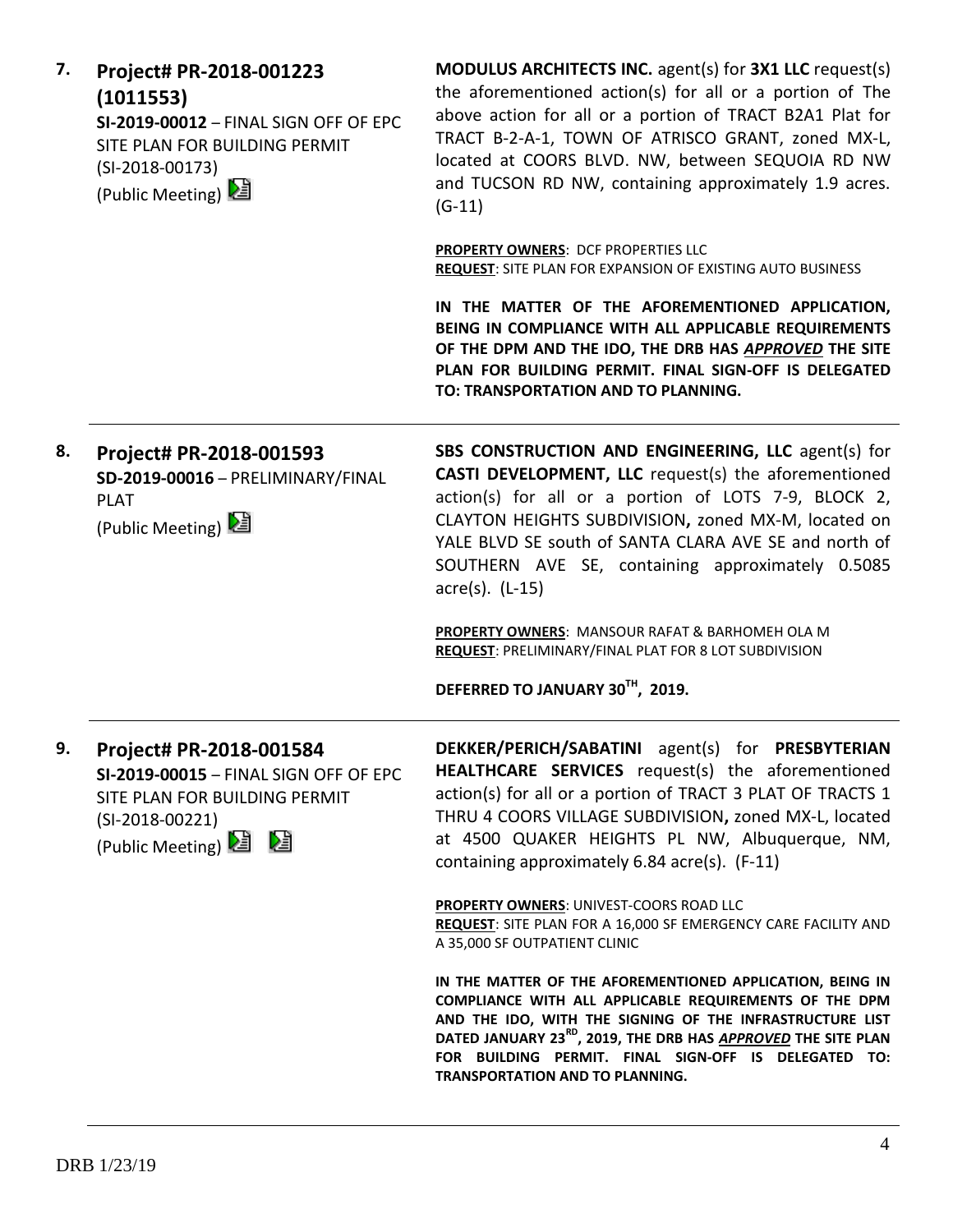| (1011556)<br>SI-2018-00275 - FINAL SIGN OFF OF EPC<br>SITE PLAN FOR BUILDING PERMIT<br>$(18EPC-40013)$<br>(Public Meeting) 2 | <b>CHURCH OF CHRIST</b> request(s) the aforementioned<br>action(s) for all or a portion of TRACT A-1 PLAT OF TRACT A-<br>1 KNAPP HEIGHTS ADDN, zoned R-MH, located at 7201<br>MONTGOMERY BLVD NE east of LOUISIANA BLVD NE,<br>containing approximately 10.2836 acre(s). (F-19) [Deferred]<br>from $1/9/19$ ]                                                               |
|------------------------------------------------------------------------------------------------------------------------------|-----------------------------------------------------------------------------------------------------------------------------------------------------------------------------------------------------------------------------------------------------------------------------------------------------------------------------------------------------------------------------|
|                                                                                                                              | PROPERTY OWNERS: MONTGOMERY BLV CH OF CHRIST<br>REQUEST: SITE PLAN FOR A 23,580 SF CHURCH BUILDING<br>DEFERRED TO FEBRUARY 13TH, 2019.                                                                                                                                                                                                                                      |
| Project# PR-2018-001560<br>SD-2019-00015 - PRELIMINARY/FINAL<br><b>PLAT</b><br>(Public Meeting)                              | BOHANNAN HUSTON, INC. agent(s) for SP ALBUQUERQUE,<br>LLC request(s) the aforementioned action(s) for all or a<br>portion of TRACT B-2, YORBA LINDA SUBDIVISION and a<br>portion of TRACT A, HOFFMANTOWN BAPTIST CHURCH<br>SITE, zoned MX-L, located on HARPER ROAD NE, between<br>VENTURA STREET NE and WYOMING BLVD NE, containing<br>approximately 62.46 acre(s). (E-20) |
|                                                                                                                              | PROPERTY OWNERS: HOFFMANTOWN BAPTIST CHURCH<br><b>REQUEST: REPLAT TO ADJUST LOT LINE OF 2 PARCELS</b><br>DEFERRED TO FEBRUARY 6TH, 2019.                                                                                                                                                                                                                                    |
| Project# PR-2018-001383<br>SD-2019-00010 - PRELIMINARY/FINAL<br><b>PLAT</b><br><b>SERVICE</b><br>(Public Meeting) 2          | DAVID W. SALAZAR request(s) the aforementioned<br>action(s) for all or a portion of LOT 33, LOS HERMANOS,<br>zoned R-1C, located at 4517 LAS HERMANAS NW east of 2 <sup>nd</sup><br>STREET NW and south of GREIGOS RD NW, containing<br>approximately 0.5784 acre(s). (G-15) [Deferred from 1/16/19]                                                                        |
|                                                                                                                              | <b>PROPERTY OWNERS: BOKF</b><br><b>REQUEST: SUBDIVIDE EXISTING LOT INTO 2</b><br>IN THE MATTER OF THE AFOREMENTIONED APPLICATION, BEING IN<br>COMPLIANCE WITH ALL APPLICABLE REQUIREMENTS OF THE DPM<br>AND THE IDO, THE DRB HAS APPROVED THE PRELIMINARY/FINAL<br><b>PLAT. FINAL SIGN OFF IS DELEGATED TO: PLANNING FOR DXF FILE</b>                                       |
|                                                                                                                              |                                                                                                                                                                                                                                                                                                                                                                             |

# *SKETCH PLAT*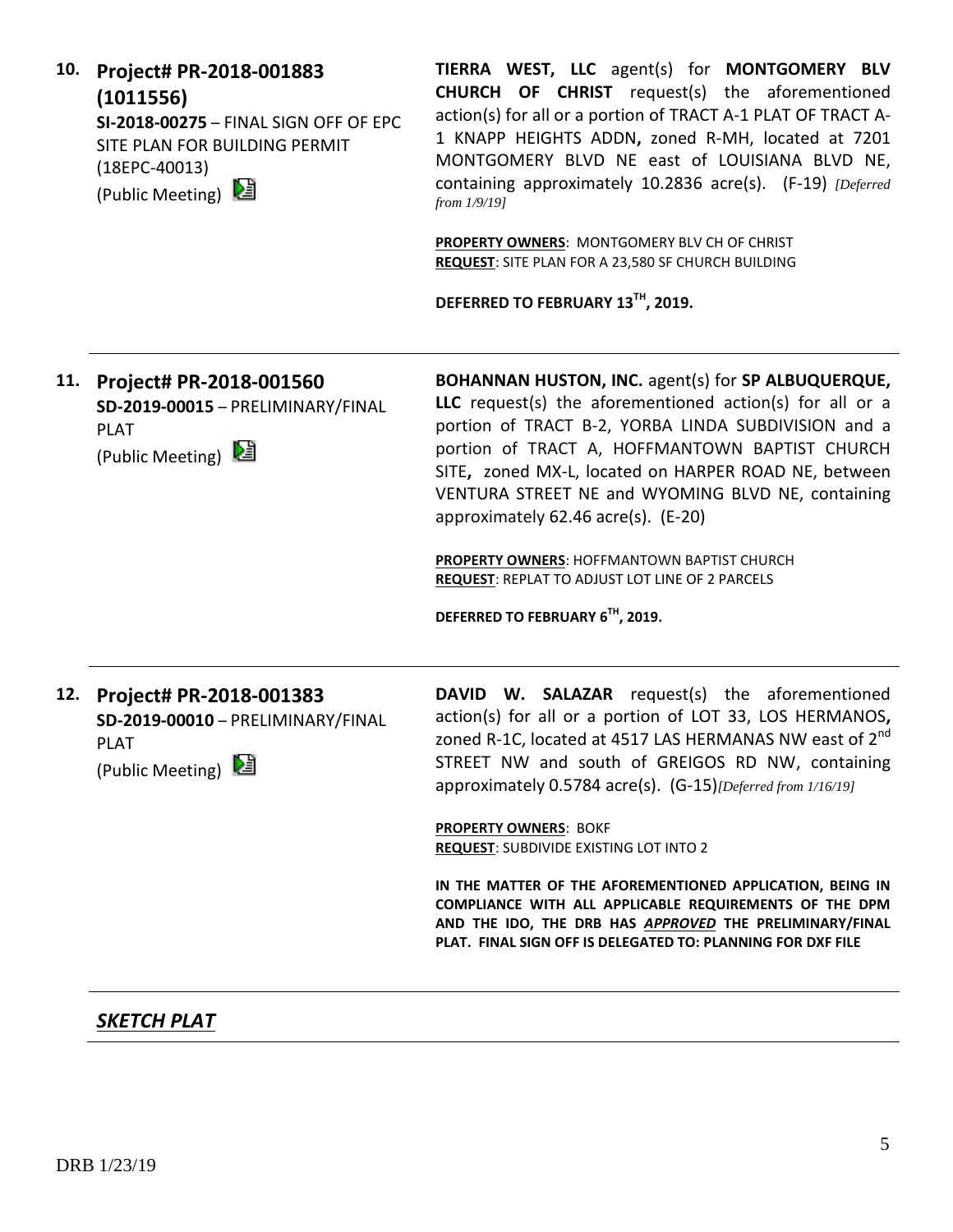|     | 13. Project# PR-2019-001981<br>PS-2019-00005 - SKETCH PLAT<br>N             | ARCH + LAND USE CONSULTANTS agent(s) for PAUL &<br>JOANN LUCERO request(s) the aforementioned action(s)<br>for all or a portion of LOT 7-A BLOCK 2 FORAKER GARDENS<br>ADDN (REPL OF LT 7 BLK 2), zoned R-1B, located at 618<br>PHOENIX AV + 731 LA POBLANARD NW, east of 8 <sup>TH</sup> STREET<br>NW and north of MENUAL BLVD NW, containing<br>approximately 0.45 acre(s). (H-14)<br>PROPERTY OWNERS: LUCERO PAUL R & JOANN M<br><b>REQUEST: LOT LINE ADJUSTMENT</b><br>THE SKETCH PLAT WAS REVIEWED AND COMMENTS WERE<br><b>PROVIDED</b>                                                                                                                                                      |
|-----|-----------------------------------------------------------------------------|--------------------------------------------------------------------------------------------------------------------------------------------------------------------------------------------------------------------------------------------------------------------------------------------------------------------------------------------------------------------------------------------------------------------------------------------------------------------------------------------------------------------------------------------------------------------------------------------------------------------------------------------------------------------------------------------------|
| 14. | Project# PR-2019-001982<br>(1003010)<br>PS-2019-00006 - SKETCH PLAT         | <b>ARCH</b><br><b>LAND</b><br><b>USE</b><br><b>CONSULTANTS</b><br>agent(s)<br>for<br>$\ddot{}$<br>ALBUQUERQUE LITTLE THEATRE INC. request(s) the<br>aforementioned action(s) for all or a portion of: TR B-1-A<br>PLAT OF TRACTS B-1-A & B-2-A LAND OF ALBUQUERQUE<br>LITTLE THEATRE CONT 2.2934 AC LOT B1A, BLOCK 0000,<br>SUBDIVISION ALBUQUERQUE LITTLE THEATRE, zoned MX-<br>M, located at 224 SAN PASQUALE AV SW, Albuquerque,<br>NM, containing approximately 2.29 acre(s). (J-13)<br>PROPERTY OWNERS: ALBUQUERQUE LITTLE THEATRE INC<br>REQUEST: REPLAT TO INCORPORATE A PROPOSED PUBLIC EASEMENT<br><b>VACATION</b><br>THE SKETCH PLAT WAS REVIEWED AND COMMENTS WERE<br><b>PROVIDED</b> |
| 15. | Project# PR-2019-001984<br>(001559) (1009721)<br>PS-2019-00007- SKETCH PLAT | ARCH + LAND USE CONSULTANTS agent(s) for JOHN &<br><b>LAURA FREED</b> request(s) the aforementioned action(s) for<br>all or a portion of: LT 10 BLK 3 A SUBD PLAT FOR EL<br>RANCHO ATRISCO UNIT #10 BEING A POR OF EL RANCHO<br>ATRISCO NORTH CONT 0.1481 AC M/L LOT 10, BLOCK 3,<br>SUBDIVISION EL RANCHO ATRISCO UNIT 10, zoned R-A,<br>located at 2710 CAMPBELL RD NW, Albuquerque, NM,<br>containing approximately 0.35 acre(s). (G-12)<br><b>PROPERTY OWNERS: FREED JOHN L &amp; LAURA J</b><br>REQUEST: REPLAT TO INCORPORATE A PROPOSED VACATED PVT<br>EASEMENT<br>THE SKETCH PLAT WAS REVIEWED AND COMMENTS WERE<br><b>PROVIDED</b>                                                      |